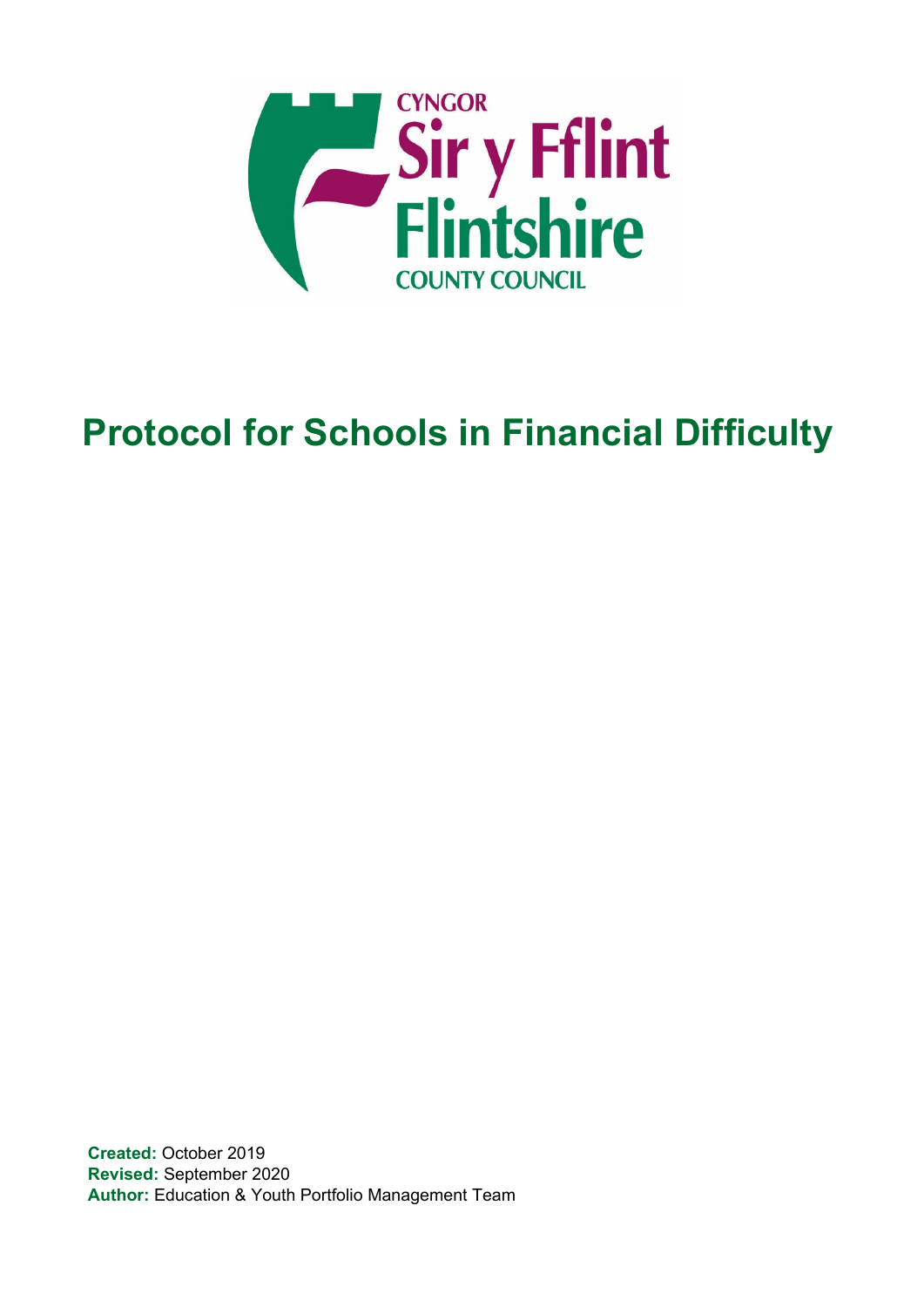#### **Introduction**

The Flintshire Scheme for Financing Schools prohibits schools from planning for a deficit when preparing their annual budget plans. Governors have no legal right to set a deficit budget without the consent of the Authority and must not presume that such consent will be granted.

In support of the Authority's monitoring and intervention role the scheme requires:

- The governing body of each school to submit a budget plan to the Chief Officer, Education and Youth by the 30th June in each financial year.
- To gain approval for a planned deficit, schools must submit a licensed deficit application in the format prescribed to the Chief Officer Education and Youth to accompany the budget plan by 30<sup>th</sup> June. This must be approved by the full Governing Body. Approval should be recorded in the minutes of the meeting at which the application is reviewed and approved.
- Schools submitting a licensed application must prepare a detailed three or five year budget plan to accompany the application.
- Any unplanned deficits that occur within the financial year due to unforeseen circumstances must be reported as soon as they become known to the school. Approval to carry forward that deficit to the new financial year must be sought through the submission of a licensed deficit application. This must be received within 30 days of the identification of the deficit.

#### **Schools should only apply for a licensed deficit in circumstances where they cannot set a balanced budget without seriously impacting on essential educational provision.**

Flintshire County Council has no power to write off the deficit balance of any school and all deficits will remain a liability of the Governing Body until paid back. This applies in all circumstances including during school re-organisation.

Schools must, where possible, avoid the need to apply for a licensed deficit by robustly managing their 3 year budget planning process and being proactive in responding to changes early enough to allow mitigating actions to be implemented.

Where it is found that deficits have occurred as a result of proven financial mismanagement at a school level then Flintshire County Council will consider the merits of enforcing its powers under the Schools Causing Concern statutory guidance (202/2016). The ultimate sanction will be suspension of delegated authority for the governing body to manage a school's budget as detailed in section 5 of that guidance. Flintshire is however committed to working with the Governing Body to ensure this can be avoided wherever possible.

#### **What is the purpose of the Framework?**

This framework is intended to act as a mechanism for the Authority to provide schools with an appropriate level of challenge and support to help them set a balanced budget or if this is not achievable to prepare a recovery plan that sets out the action the school will take to achieve a sustainable financial position over an agreed period of time.

The framework will provide schools with an agreed timescale in which to take the action required to balance the budget. A school will normally be expected to deliver its recovery plan within a three year period. This may be extended in exceptional circumstances where a school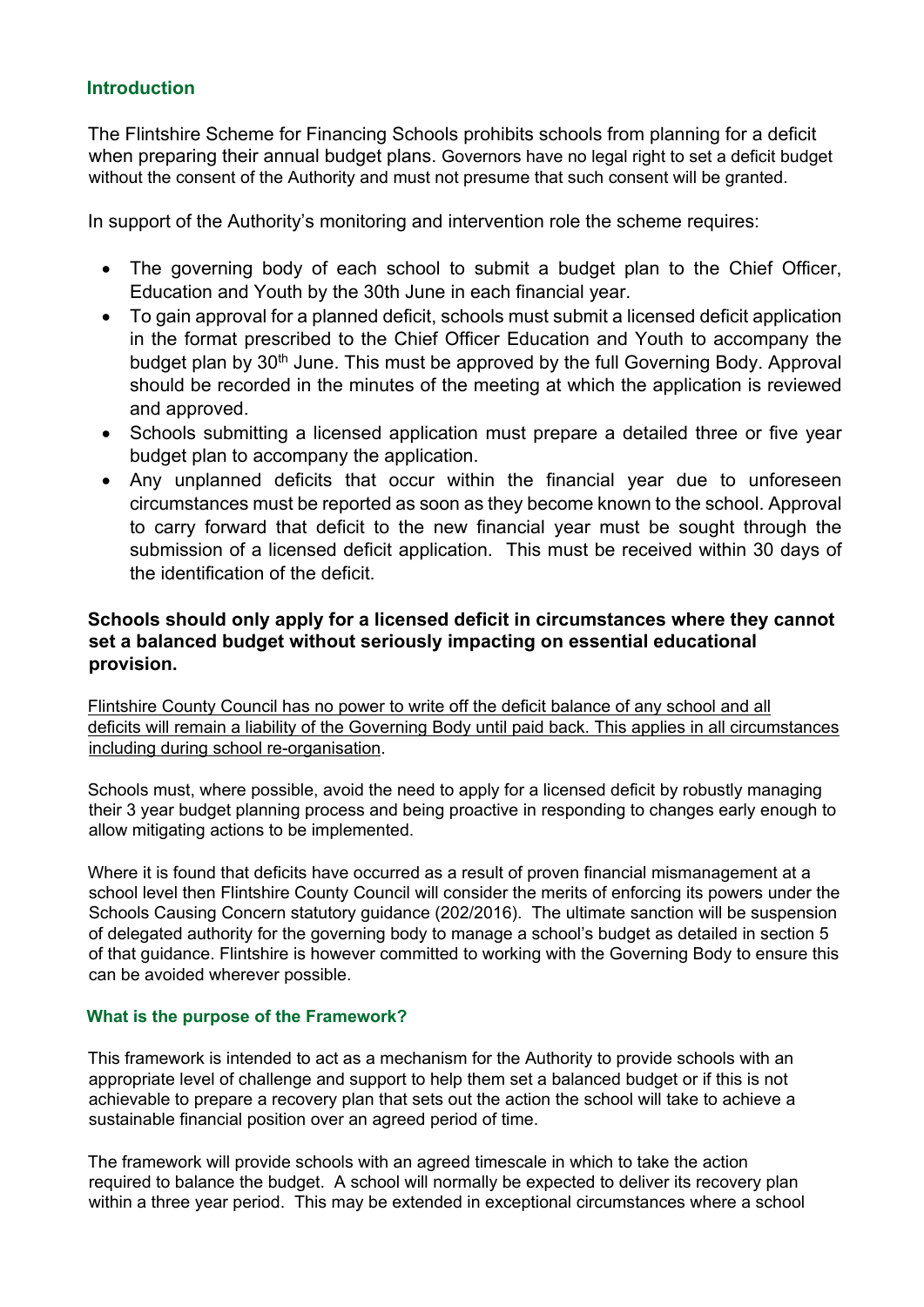cannot deliver a recovery plan over three years without seriously affecting its educational provision or standards.

#### **Support, Monitoring and Challenge**

The Authority will provide financial and operational management support and challenge through a network of advisors including Education Officers, Finance Officers and HR Officers.

This may include the provision of:

- Benchmarking data
- Financial analysis
- Audit information
- Regulatory Advice (Estyn, Wales Audit Office, legislation, Flintshire procedural advice)
- Contextual data e.g. demographic changes
- Focused training sessions relevant to the situation

Any school failing to comply with this framework by taking actions to meet the requirements will be in breach of their financial management responsibilities. This will be challenged and can lead to intervention by the S151 Officer under that local authority statutory powers of intervention.

The process for challenging and supporting schools is defined below:

#### **Step 1: Annual Budgets**

Schools must submit budget plans approved by the full Governing Body to the Chief Officer, Education & Youth by 30 June.

#### **Step 2: Trigger/Action**

If a school submits a budget plan that shows a deficit budget a licensed deficit application must accompany the budget plan by 30 June. Schools must complete the standard template and detailed spreadsheet financial model. The recovery plan must indicate the actions that will be taken to bring the financial position back into balance. This may be through a combination of income generation and/or a reduction in expenditure and will in most cases result in staffing implications.

If the recovery plan is not deemed robust enough to deliver the savings needed the licensed deficit will be rejected.

Schools will be in breach of financial regulations if they set a deficit budget that has not been approved via the appropriate process

Schools are required to re-apply for a licensed deficit on an annual basis, even where a recovery plan has been agreed previously. This will allow the LA to ensure that the recovery plan is on track to being delivered and mitigates the risk of further changes at the detriment to the schools financial position

#### **Step 3: Governor Approval**

In all cases schools must ensure that Governors are accountable for the financial position of the school and the budget plan and deficit must be formally approved by the full governing body. This approval must be recorded in the minutes of the Governing body meeting.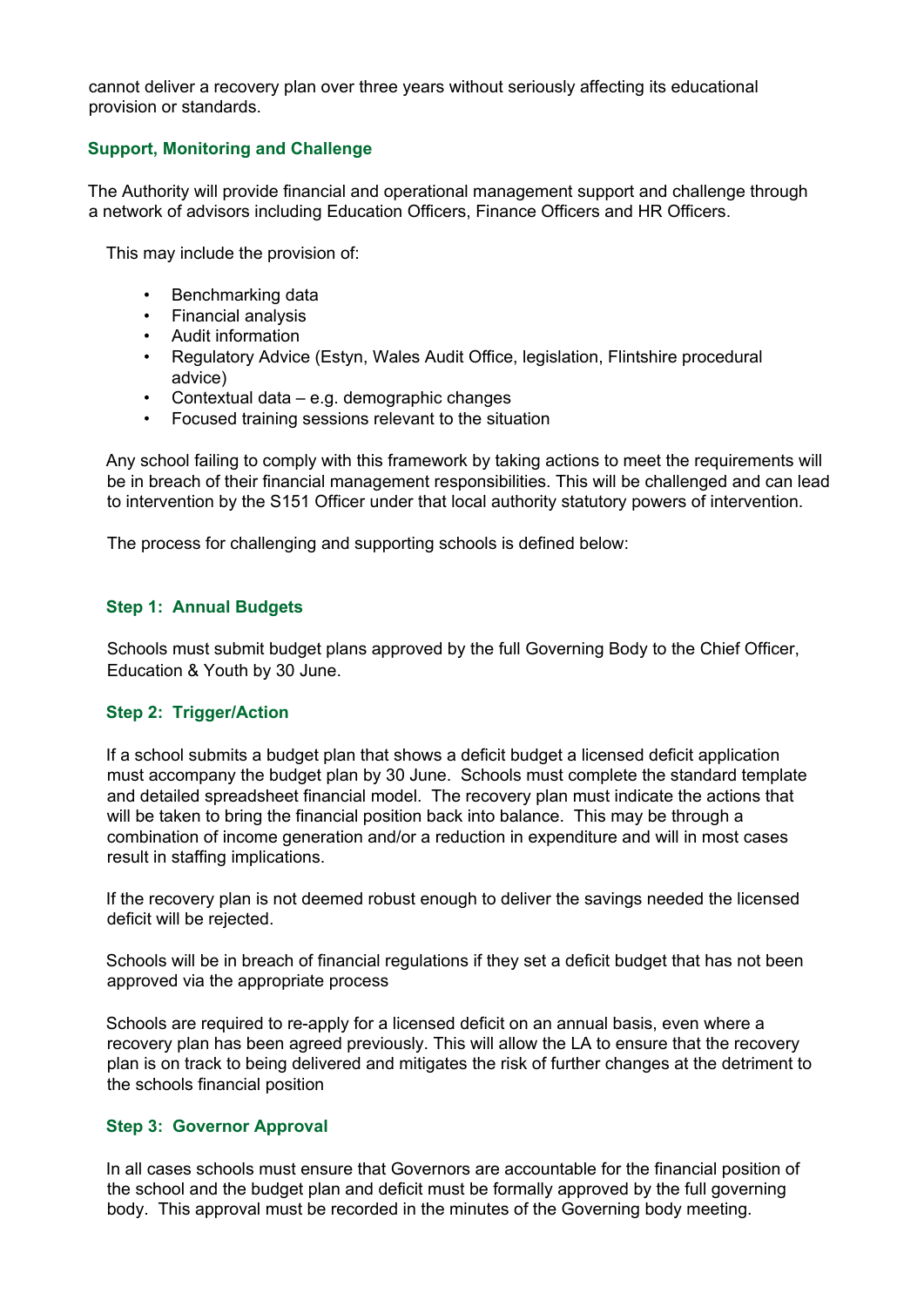#### **Step 4: School Support and Challenge**

Financial advice, information and training will be available to support schools in recovering from a deficit financial position. This will initially be via a financial recovery session that will be set up between the Head teacher, School Business Manager, Senior Manager – School Improvement, Finance Manager, and HR Manager. **Meetings will be held in September and October.**

Following the submission of a licensed deficit plan a number of validation checks will be completed by the Schools Finance Team to ensure that the plans are reasonable. This will be done by: -

- $\triangleright$  Comparing the current year's income and expenditure budgets with previous years' trends to identify any significant differences.
- $\triangleright$  Checking that the correct balances have been brought forward into the current year and all funding delegated by the Local Authority has been taken in to account.
- $\triangleright$  Actions included in the recovery plan are realistic and that by implementing them the required level of savings can be achieved.
- $\triangleright$  Any areas that are unclear or simply not achievable will be queried with the school and clarification sought.

There are 3 possible outcomes of this meeting:

- 1. Plans are deemed acceptable and achievable and a recommendation for approval will be made by the Schools Finance Manager and Senior Manager, School Improvement. Final approval will be given by the Chief Officer, Education & Youth and S151 Officer. Written confirmation will be sent to the school once the licensed deficit has been processed by **31 October**.
- 2. There may be recommendations made for further actions that the school should consider to reduce expenditure. In this instance schools will be required to respond to the recommendations and if appropriate resubmit a licensed deficit application. If a school fails to take account of the recommendations a referral will be made to the Financial Performance Monitoring Group (FPMG). **Schools will be required to respond by 30 November. If the resubmission is satisfactory approval will be given within 14 days.**
- **3.** Where it is considered that a school is unable to achieve a recovery plan without seriously compromising the quality of education for the pupils in the school a referral will be made to the Financial Performance Monitoring Group (FPMG). **Notification of a referral to FPMG will be given to schools within 14 days.**

#### **Step 5: Financial Performance Monitoring Group (FPMG)**

This step is for those schools who are unable to show a position of recovery following meetings with the LA. The Chair of Governors, Head Teacher and School Business Manager will be invited to attend a meeting of the FPMG. FPMG will consist of the Chief Executive, Leader of the Council, Chief Officer, Education and Youth, Section151 Officer.

This will provide the school with an opportunity to explain to the senior leadership of the authority the reasons why they are unable to demonstrate recovery of the deficit.

#### **FPMG will be convened within 6 weeks of referral.**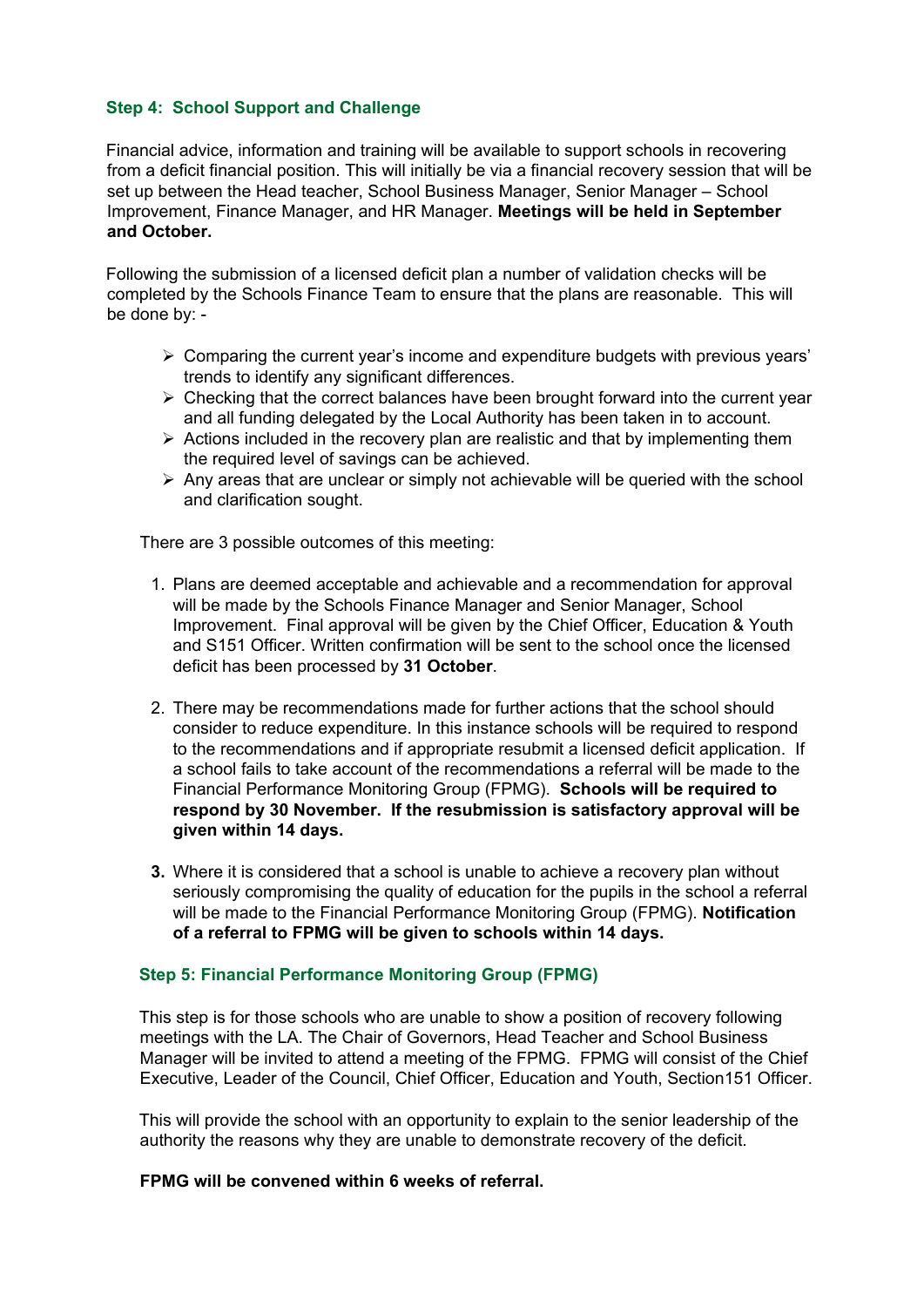#### **Step 6: Intervention**

Intervention is proposed to escalate at three levels. It is envisaged that schools in deficit will engage with the Local Authority well before the need for intervention as these arrangements are the last resort, for the protection of public monies and to protect the overall resource for all schools. The levels of intervention are:

#### 1. 'Notice of Concern' issued to School

A school that fails to take the necessary action will be given a formal 'Notice of Concern', stating the action the Local Authority recommends they should take to bring the budget back in to balance including any charging of interest on the deficit.

#### 2. School given 1 month to respond to 'Notice of Concern'

An explanation will be required from the school about the action being taken to safeguard the school's financial position and why progress to date has not been satisfactory. The school will be subject to LA monitoring for a period of six months following the 'Notice of Concern'. If sufficient confidence is gained that the school is effectively managing the financial position the notice of concern will be removed.

#### 3. Warning Notice

If subsequent to a 'Notice of Concern' being issued financial management at the school continues to be a cause for concern e.g. agreed actions are not undertaken, the LA will issue a formal 'Warning Notice' under the Schools Causing Concern statutory guidance (202/2016) and the LA will consider use of the statutory powers at its disposal. This may include:

- appointment of additional governors
- suspension of delegation
- appointment of an Interim Executive Board (IEB)

#### 4. Suspension of delegated financial powers

Where the LA considers that insufficient progress or cooperation has been made a decision will be made by the Chief Education Officer, Education & Youth and S151 Officer to suspend delegation. Under suspension the authority would take control of the budget and take the necessary action before returning control to the Governing Body. During the suspension school staff would be responsible to the authority for the day-to-day financial administration in the school and all budgetary decisions will be removed from the school.

Removal of delegated powers will apply where:

- $\triangleright$  The school is persistently in breach of the Scheme for Financing Schools
- $\triangleright$  The school will not set a balanced budget
- $\triangleright$  The school will not engage in the licensed deficit process
- $\triangleright$  The deficit is worsening and no action is being taken by the school
- $\triangleright$  There is evidence of financial mismanagement by the school
- A school in special measures has not demonstrated commitment to making better use of resources or achieving value for money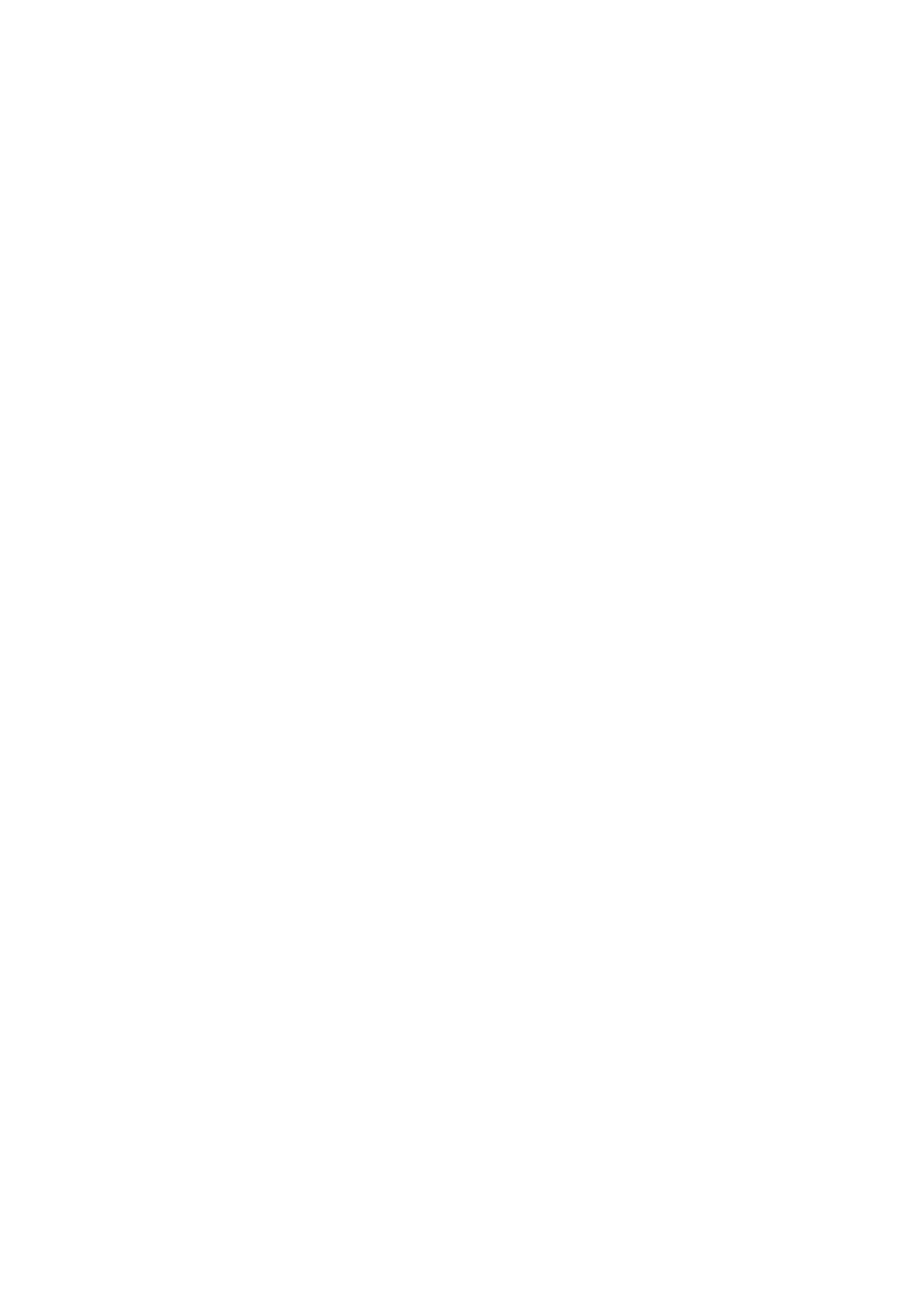## **Flintshire County Council Licensed Deficit Application and Recovery Plan**

 $\mathcal{L}_\text{max}$  , and the contract of the contract of the contract of the contract of the contract of the contract of the contract of the contract of the contract of the contract of the contract of the contract of the contr

#### **School Name**

#### **What level of deficit are you applying for:-**

| 2019/2020 | 2020/2021 | 2021/2022 | 2022/2023 | 2023/2024 |
|-----------|-----------|-----------|-----------|-----------|
| ~         |           |           |           |           |
| £0,000    | £0,000    | £0,000    | £0,000    | £0,000    |
|           |           |           |           |           |

**There is an expectation that schools will recover deficit budgets within 3 years and in exceptional circumstances 5 years. Please document the reasons in the box below if the deficit application exceeds 3 years.** 

**Schools must attach the detailed financial plan spreadsheet for the period of the deficit. Please support the financial plan with relevant staffing details.**

#### **Reason for Deficit**

*Please include in this section the reasons for the deficit budget and the circumstances leading up to the current position*

#### **Recovery Plan**

*Please include in this section a detailed narration of the recovery plan including the action to be taken and detailed timescales which link in with your agreed projections as approved by your full governing body. (Please attach a copy of the minutes from your full governing body as evidence of approval)*

| <b>Action</b> | <b>Target Date</b> | <b>Value of</b><br>Saving £ |
|---------------|--------------------|-----------------------------|
|               |                    |                             |
|               |                    |                             |
|               |                    |                             |
|               |                    |                             |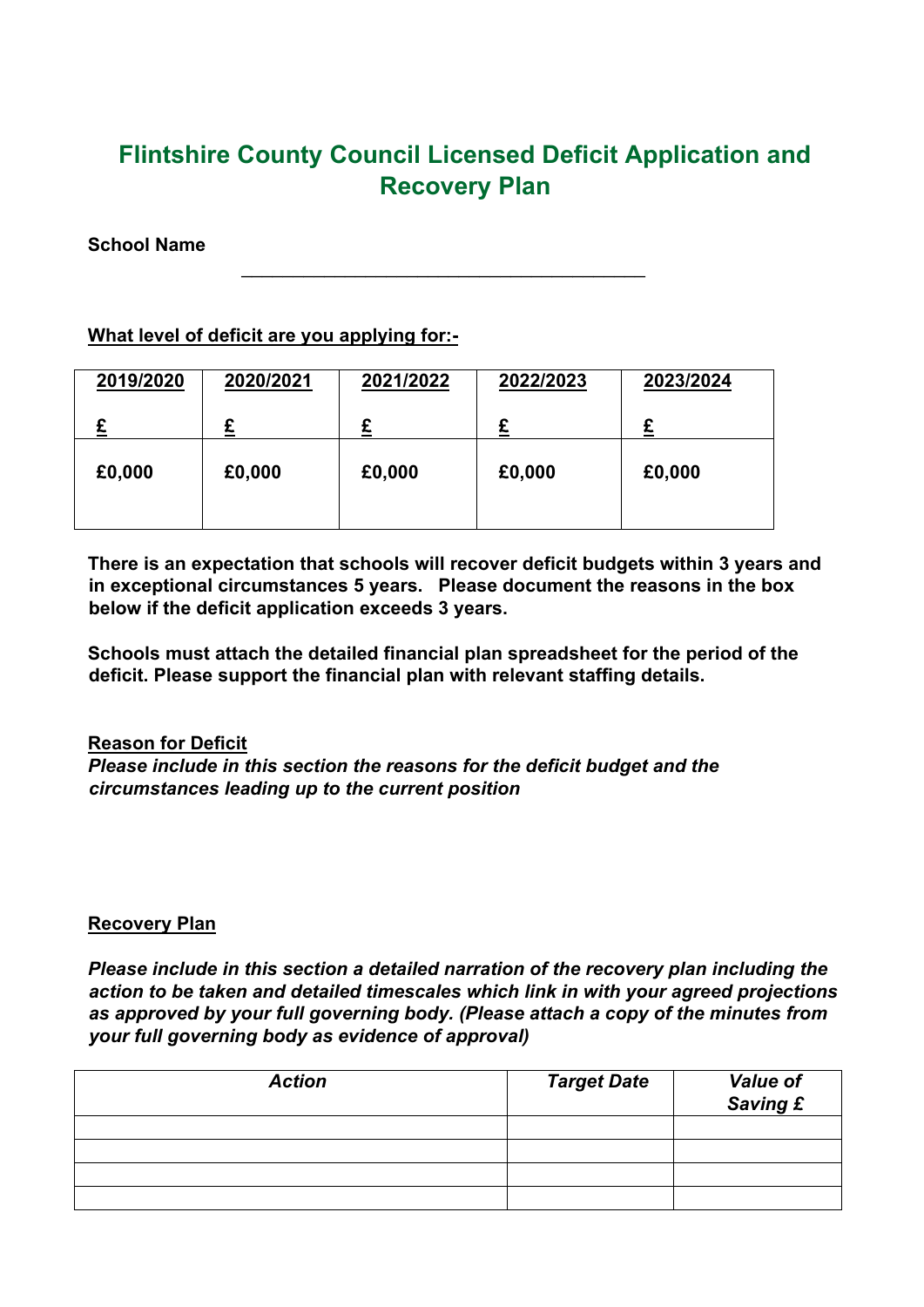### **Additional Information to support your request for an agreed deficit.**